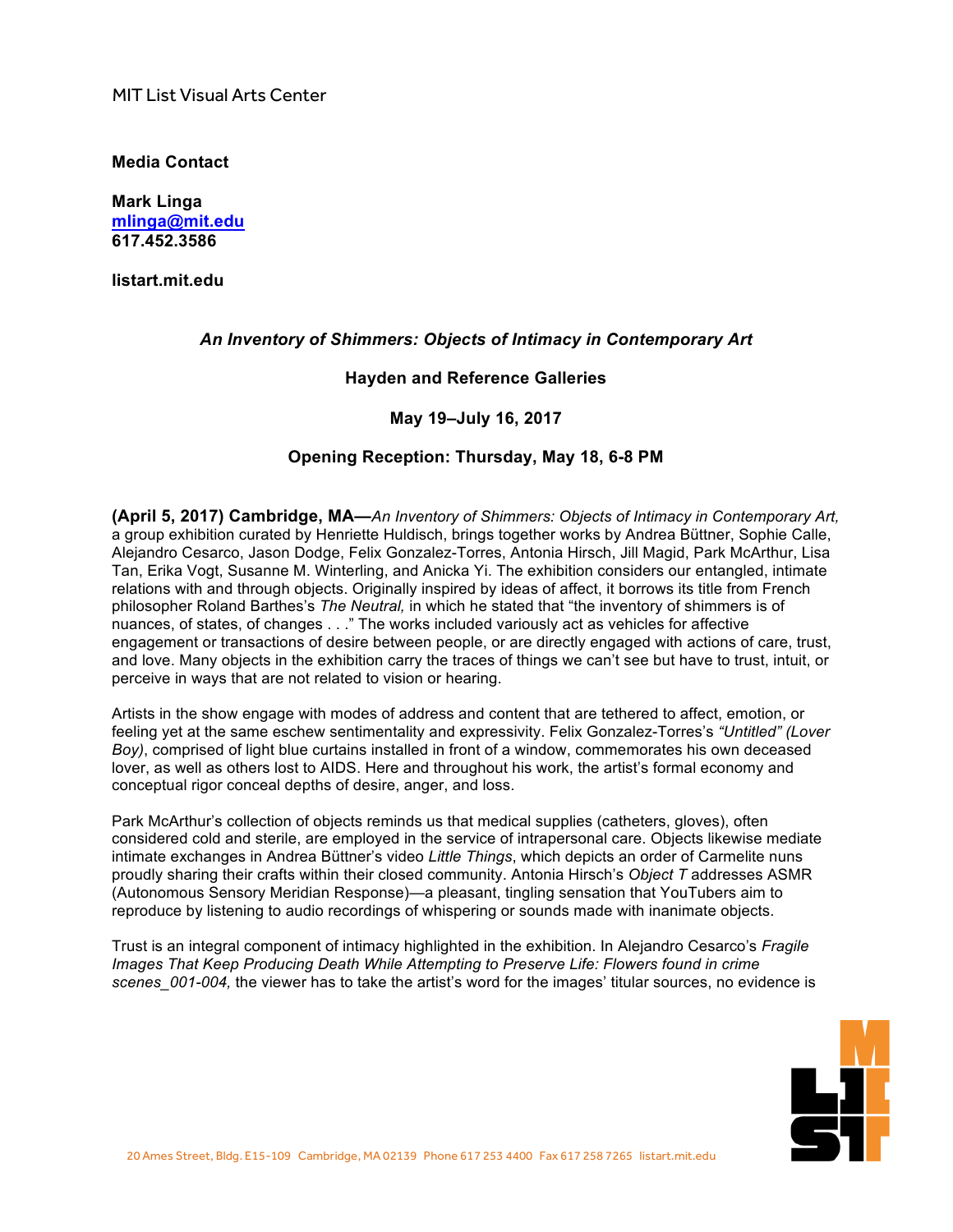provided. Sophie Calle's *Secrets* is comprised of two safes collected by a couple; both individuals lock away a secret the other doesn't know. Exchanges of trust and promises occurs between the artist, the couple, and the viewers. Jason Dodge's *Anyone* consists of stacks of hotel sheets installed throughout the gallery and exchanged weekly by a laundry service. The items are at once uncomfortably intimate, having presumably been slept on by many different people, and completely anonymous at the same time.

Erika Vogt's moving image installation *Secret Traveler Navigator* unfolds like a magic trick or a ritual, as an elliptical narrative in voice-over accompanies a succession of figures in silhouette handling mysterious objects. In her epistolary plea to the archivist of the modernist architect Luis Barragán, Jill Magid has cast herself a jealous third to their exclusive love.

Some works in the exhibition are concerned with shifting demarcations between the human and inhuman, as well as the limits of empathy. Anicka Yi's series of wall works cast in silicone from animal skin calls to mind *goosebumps*—an embodied affective response that is not unique to humans. The dinoflagellate in Susanne M. Winterling's *Vertex (Metabolic)* has neither eyes nor a central nervous system, raising questions about nonhuman affect. Winterling cites physicist-cum-philosopher Karen Barad, who asks what it means for a molecule to get excited—considering excitement broadly as an intensity of force that originates with an object.

Parsing the links between such formless entities as water, data, pixels, and emotions, Lisa Tan's video installation *Waves*, by contrast, attempts to wrestle with a paradox that haunts theories of affect and this exhibition alike: How do you describe or picture something that is not linguistic and that lurks at the edge of consciousness?

*An Inventory of Shimmers: Objects of Intimacy in Contemporary Art* is curated by Henriette Huldisch, Curator, MIT List Visual Arts Center. The exhibition will be accompanied by a 96-page fully illustrated catalogue published by Prestel/DelMonico in association with the MIT List Visual Arts Center. Edited by Henriette Huldisch, the catalogue features essay contributions by Eugenie Brinkema, Associate Professor of Literature at the Massachusetts Institute of Technology; Johanna Burton, Director and Curator of Education and Public Engagement at the New Museum; and Emily Watlington, Curatorial Research Assistant, MIT List Visual Arts Center and graduate student in MIT's History Theory and Criticism of Art and Architecture Program.

Exhibitions at the List Center are made possible with the support of Jane & Neil Pappalardo, Cynthia & John Reed and Terry & Rick Stone. *An Inventory of Shimmers: Objects of Intimacy in Contemporary Art* is generously supported by the Andy Warhol Foundation for the Visual Arts. In-kind media sponsorship provided by 90.9 WBUR Boston's NPR News Station.

General operating support is provided by the Massachusetts Institute of Technology, the Council for the Arts at MIT, the Office of the Associate Provost at MIT, the MIT School of Architecture + Planning, the Massachusetts Cultural Council, and many generous individual donors. The Advisory Committee Members of the List Visual Arts Center are gratefully acknowledged.

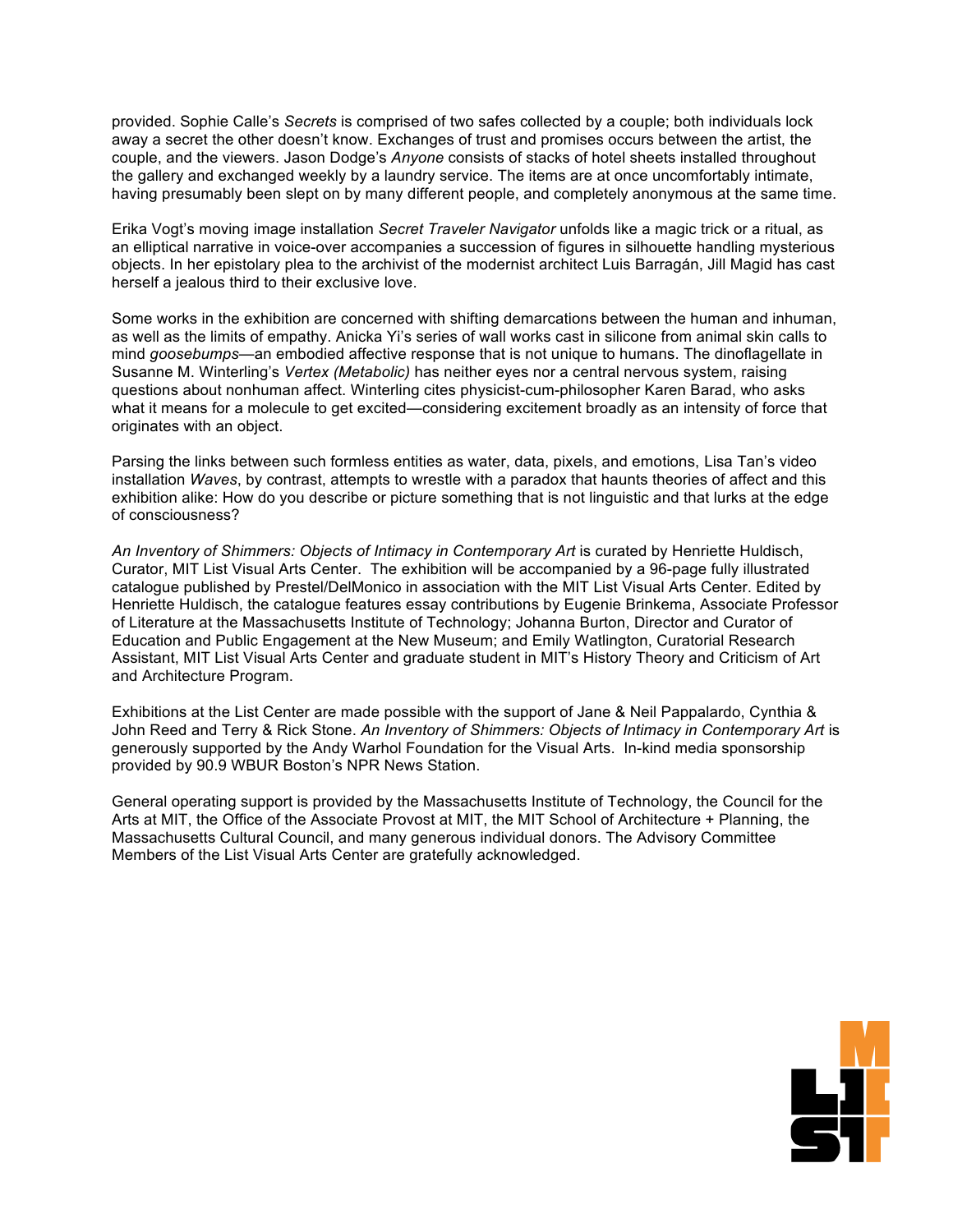## *Inventory of Shimmers: Objects of Intimacy in Contemporary Art*

## **Artist Biographies**

**Andrea Büttner** (b. 1972, Germany; lives and works in London and Frankfurt am Main, Germany)— Büttner's solo exhibitions include *Beggars and iPhones* (2016) at Kunsthalle Wien; *Andrea Büttner* (2015) at the Walker Art Center, Minneapolis; and *The Poverty of Riches* (2011) at Whitechapel Gallery, London. Her work has been included in group exhibitions such as *Documenta 13* (2012); *Individual Stories: Sammeln als Porträt und Methodologie* (2015) at Kunsthalle Wien, Austria; and *A Prosu(u)mer Reader* (2015) at Contemporary Art Museum Estonia, Tallinn.

**Sophie Calle** (b. 1943, France; lives and works in Malakoff, France)—Calle's solo exhibitions include *Last Seen* (2013) at Isabella Stewart Gardner Museum, Boston; *Prenez soin de vous* (2007) in the French Pavilion at the 52nd Venice Biennale; and *M'as-tu vue* (2003) at the Centre Georges Pompidou, Paris. Her work has been included in group exhibitions such as *The Memory of Time* (2015) at the National Gallery of Art in Washington, D.C.; *WITNESS* (2016) at the Museum of Contemporary Art, Chicago; and *Manifesta 11* (2016).

**Alejandro Cesarco** (b. 1975, Uruguay; lives and works in New York)—Cesarco's solo exhibitions include *A Portrait, a Story, and an Ending* (2013) at Kunsthalle Zürich; *Baloise Kunst Preis* 2012 (2012) at Museum Moderner Kunst Stiftung Ludwig, Vienna; and *A Common Ground* (2011) in the Uruguay Pavilion at the 54th Venice Biennale. His work has been included in group exhibitions such as *Under the Same Sun: Art from Latin America Today* (2014) at the Solomon R. Guggenheim Museum, New York; *New Ways of Doing Nothing* (2014) at Kunsthalle Wien, Austria; and the 30th Bienal Internacional de São Paulo (2012).

**Jason Dodge** (b. 1969, United States; lives and works in Berlin)—Dodge is an artist, as well as publisher and editor of the poetry press fivehundred places.

**Felix Gonzalez-Torres** (1957–1996, United States, b. Cuba)—Gonzalez-Torres's solo exhibitions include *Felix Gonzalez-Torres: Specific Objects Without Specific Form* (2010–11) at WIELS, Brussels; *Felix Gonzalez-Torres: America* (2007) in the U.S. Pavilion at the 52nd Venice Biennale; and *Felix Gonzalez-Torres: Traveling* (1994) at the Hirshhorn Museum and Sculpture Garden, Washington, D.C.; the Museum of Contemporary Art, Los Angeles; and the Renaissance Society, Chicago. His work has been included in group exhibitions such as *America Is Hard to See* (2015) at the Whitney Museum of American Art, New York; *Getting Emotional* (2005) at the Institute of Contemporary Art, Boston; and *A Day Without Art* (1996) at the Museum of Contemporary Art, Los Angeles.

**Antonia Hirsch** (b. 1968, Germany; lives and works in Berlin)—Hirsch's solo exhibitions include *Negative Space* (2014–15) at Gallery TPW, Toronto, and Simon Fraser University Galleries, Vancouver, and *Komma* (2012) at Tramway, Glasgow. Her work has been included in group exhibitions such as *Art in the Age of . . . Planetary Computation* (2015) at Witte de With Center for Contemporary Art, Rotterdam; *Punctum* (2014) at Salzburger Kunstverein, Austria; and *It Is What It Is* (2010) at the National Gallery of Canada, Ottawa.

**Jill Magid** (b. 1973, United States; lives and works in New York)—Magid's solo exhibitions include *The Proposal* (2016) at Kunsthalle Sankt Gallen, Switzerland, and the San Francisco Art Institute; *A*  Reasonable Man in a Box (2010) at the Whitney Museum of American Art, New York; and Authority to Remove (2009) at Tate Modern, London. Her work has been included in group exhibitions such as